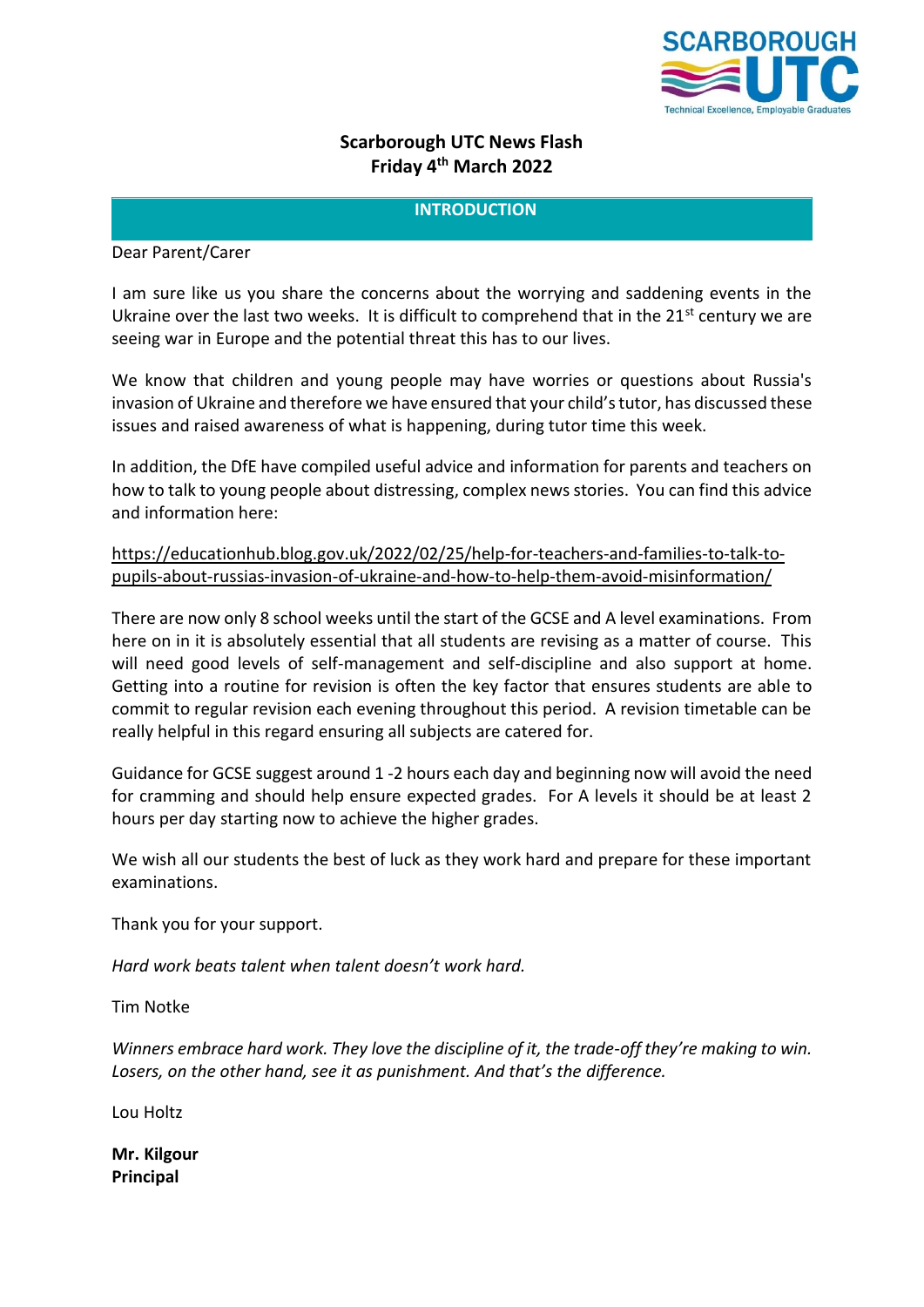### **T&L@SUTC**

During this half term our teachers are focusing on ensuring that our 'Language for Learning' initiative is being consistently applied within KS4 classes. This involves teachers using common phrases to ensure that students are displaying exemplary learning behaviour in the classroom, such as active listening techniques and professional posture. Research reflects that students respond better to being told, 'Professional posture!' rather than an instruction such as, 'Sit up straight!'. The application of this dialogic approach to support behaviour for learning and engagement strategies will ensure that our students have every opportunity to achieve their best within a calm and supportive learning environment.

The Unison team joined us at Scarborough UTC on Friday afternoon for the final phase of the project based learning activity delivered last half term - the student presentations. Students presented to a team of Unison professionals, discussing their application of employability skills within teamwork, creativity, self-management, using initiative and self-motivation, in particular. The successful teams from Y10/11 and Y12 will be announced in a prizegiving assembly in a couple of weeks; well done to all students who presented so professionally and thank you again to the Unison team for making the project such a success.

### **TECHNICAL EXCELLENCE**

News from Systems Control this week; Y10 students have made a start on their non-examined assessment: Simulate, construct and test circuits; their Employer Excellence skills have been excellent preparation to using computer aided design and manufacturing. I have been very pleased with the positive attitude on show, the coursework aspect of the course is where a professional, business like attitude really pays off, and enables excellent progress in every lesson.

Y11 students have been working to analyse a range of products which use programmable microprocessors or microcontrollers; products such as washing machines, engine control modules, pick and place robots or office equipment. As this is their second major assessed work, we are making use of self-review and a knowledge organiser so that students can reflect on their progress, be able to identify where they are now, and what is needed moving forward. These are a really powerful tool for student learning.

Y12 and 13 have been progressing their Unit 5 and 6 work either designing a regulated power supply (a distinction level task for electronic and electrical design) or manufacturing a multitransistor amplifier circuit. As the Unison employer based project draws to a close, it has been superb to see the development of team working and personal responsibility shown by our students. Have a great weekend! Mr Brown

### **ASSESSMENT AND CURRICULUM**

#### **All Years:**

All assessment information, Attendance, Professional values, behaviour and target information is published on the "My Child at school" app. This is a secure and personal portal that allows you to assess the progress of your child at any time. Invites for the portal have been issued. If there are any issues accessing the app, please report this to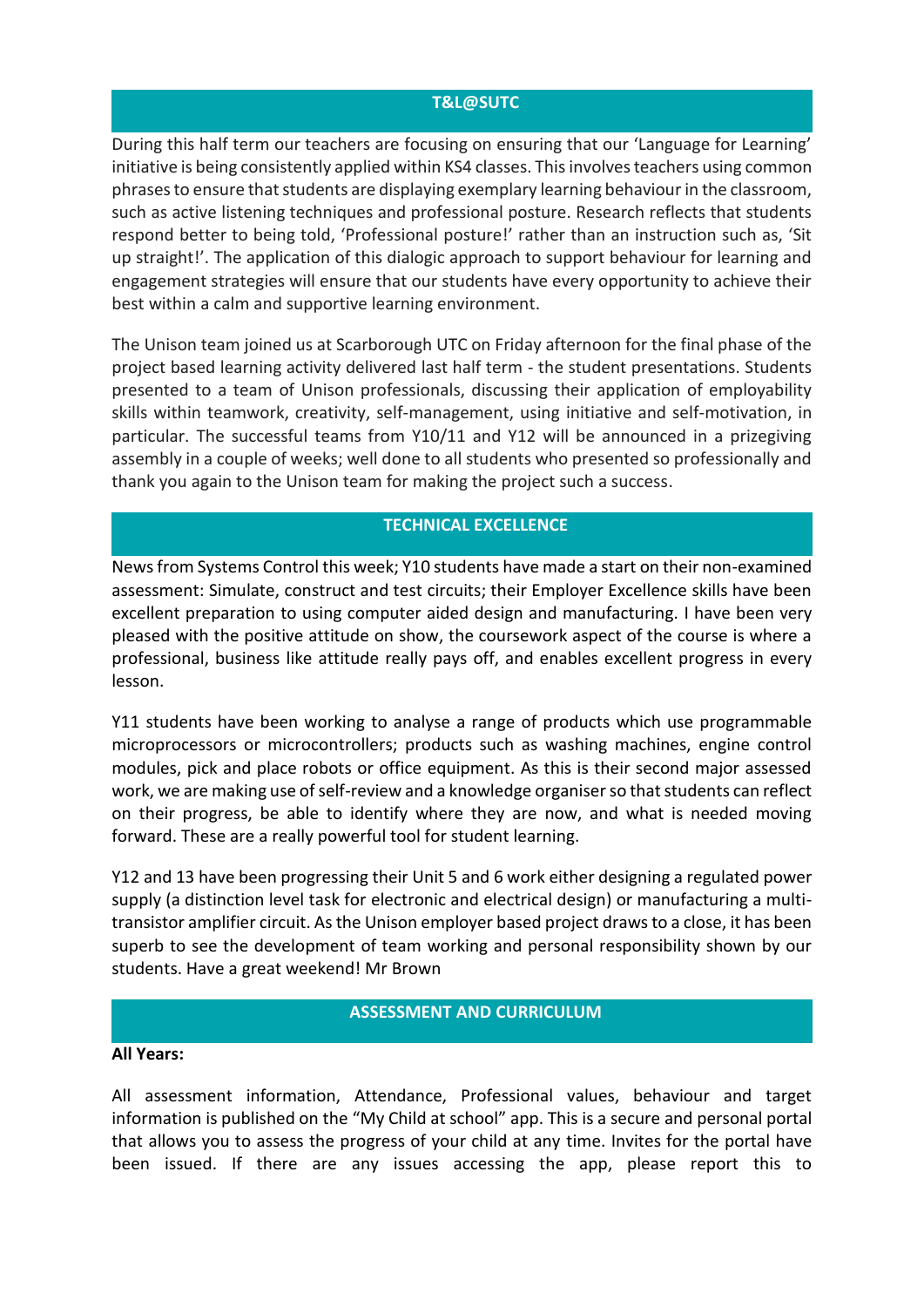[enquiries@scarboroughutc.co.uk](mailto:enquiries@scarboroughutc.co.uk) for further assistance. Registering for the APP is vital as this is the primary method of regular communication to parents.

### **Behaviour and Safety**

It is important to continue the highest standards of business dress policy, with masks worn in communal areas. Please check and ensure that equipment, stationary and **scientific calculators** are in good working order.

Maintaining 100% attendance is important to ensure we can continue to support progress effectively. Students are supported through tutor time with attendance challenges. Attendance is a very important focus for all students to ensure we can support attainment throughout the Spring term. A hard-working environment is vital to ensure students feel safe and make continued progress.

Firstly, structures are in place to guarantee that all students gain best opportunity to meet high standards and are recognised for hard work in areas identified by **P**rofessional **V**alues and **E**mployability **S**kills (**PVES**), these positive points are identified on your MCAS parental account. By tracking this information regularly, you will be able to identify areas of strength and development for your child.

### **Curriculum, Feedback and Assessment**

Year 10 & 12

Good routine revision practice is essential in Year 10 and 12. Students complete a number of assessments across statutory subjects and Engineering or Health Pathways, it is important that students pay due attention to coursework deadlines and revise regularly.

### **Y11 & Y13**

Assessment Data Analysis for the scheduled PPE's will take place W/C 7<sup>th</sup> March and Student's will receive their assessment results formally, by envelope on Thursday 10<sup>th</sup> March.

This will be followed by Y11 and 13 progress evening on the evening of Thursday 17th March.

### **MATHEMATICS**

The results are in!

At the beginning of February, selected Year 10 and 11 students completed the Intermediate Maths Challenge online paper organised by the UK Maths Trust. The papers are designed to stimulate mathematical problem solving, encourage learners to think outside-the-box and apply mathematical skills learnt in lessons to sophisticated conundrums.

Over 200,000 Year 10 and Year 11 students from across the UK sat the Intermediate Maths Challenge and we were delighted by our students' results.

- Five students were in the top 50% and received a Bronze Award
- A further three students were in the top 15% nationally and were awarded Silver